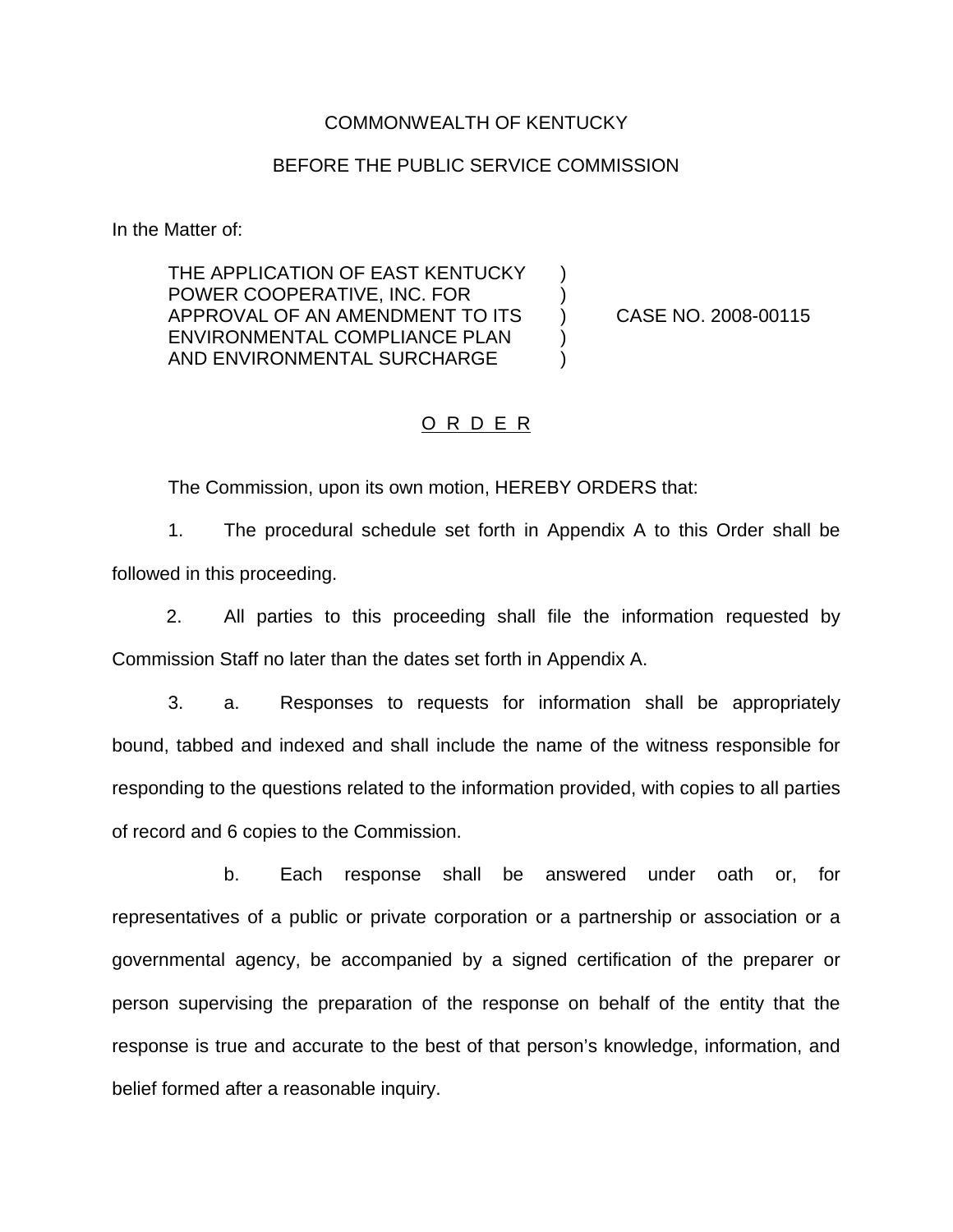c. Any party shall make timely amendment to any prior responses if it obtains information which indicates that the response was incorrect when made or, though correct when made, is now incorrect in any material respect.

d. For any requests to which a party fails or refuses to furnish all or part of the requested information, that party shall provide a written explanation of the specific grounds for its failure to completely and precisely respond.

4. The Commission does not look favorably upon motions for continuance. Consequently, motions for extensions of time with respect to the schedule herein shall be made in writing and will be granted only upon a showing of good cause.

5. Nothing contained herein shall prevent the Commission from entering further Orders in this matter.

Done at Frankfort, Kentucky, this 24<sup>th</sup> day of April, 2008.

By the Commission

cutive Director